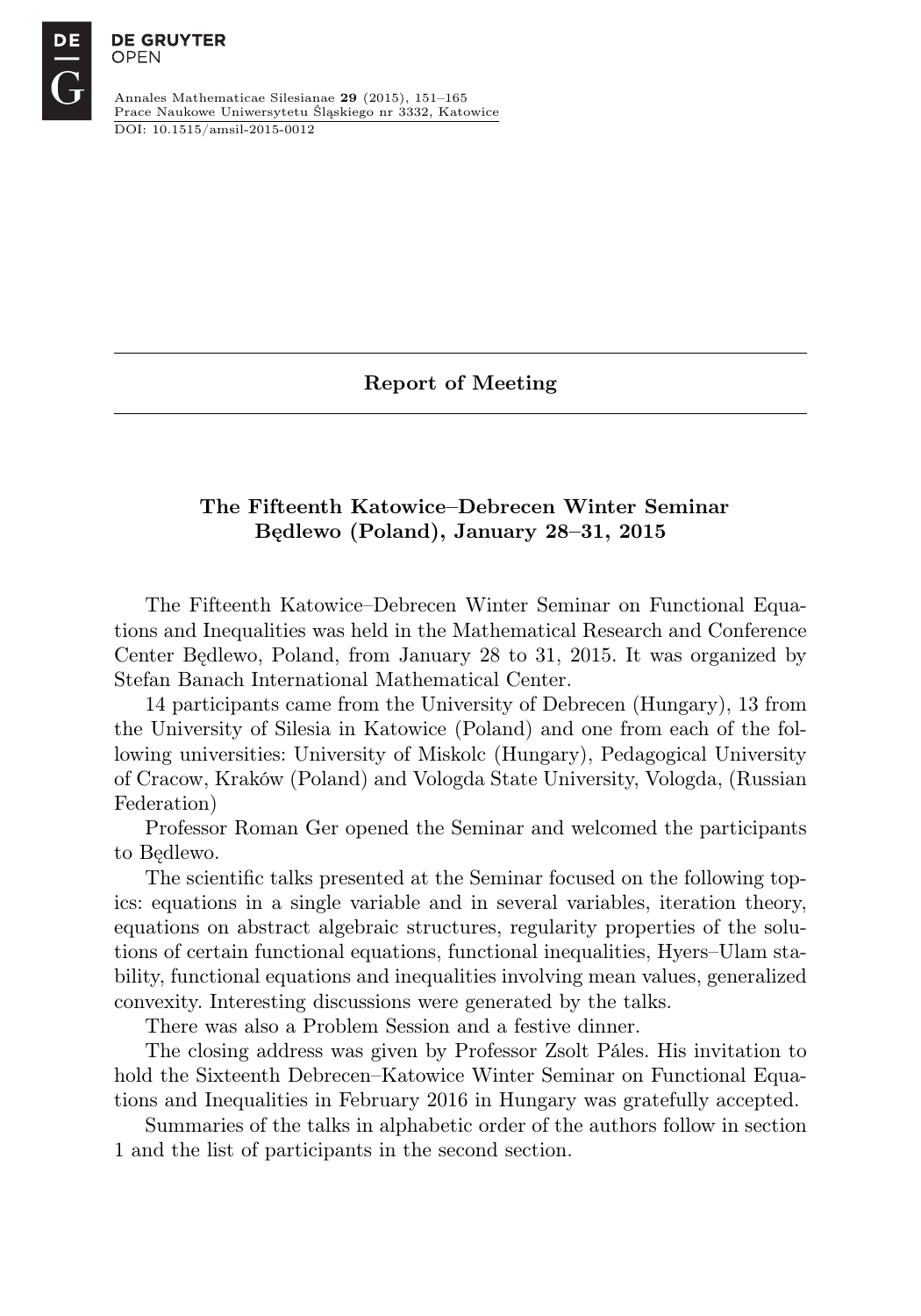## 1. Abstracts of talks

MICHAŁ BACZYŃSKI: On the exchange principle for R-implications

The exchange principle (EP), i.e., the equation of the form

$$
I(x, I(y, z)) = I(y, I(x, z))
$$

where  $I: [0, 1]^2 \to [0, 1]$ , generalizes the classical tautology

$$
p \to (q \to r) \equiv q \to (p \to r)
$$

and is the one of most important properties of a fuzzy implication both from theoretical and applicational point of view (see [\[1\]](#page-2-0)). Furthermore, the exchange principle is closely related to the permutability equation

$$
F(F(a,b),c) = F(F(a,c),b),
$$

for which new results have been recently obtained in [\[2\]](#page-2-1).

In our talk we discuss this equation (EP) in the family of R-implications, which is one of the most established classes of multivalued implications.

DEFINITION 1 (see [\[4\]](#page-2-2)). An associative, commutative and non-decreasing operation  $T: [0,1]^2 \to [0,1]$  is called a t-norm if it has the neutral element 1.

DEFINITION 2 (see [\[1\]](#page-2-0)). A function  $I: [0,1]^2 \rightarrow [0,1]$  is called an R-implication, if there exists a t-norm  $T$  such that

$$
I(x, y) = \sup \{ t \in [0, 1] \mid T(x, t) \le y \},
$$

for all  $x, y \in [0, 1]$ . If an R-implication is generated from a t-norm T, then we will often denote it by  $I_T$ .

It is well-known that the residual  $I_T$  of a left-continuous t-norm T satisfies the exchange principle (EP) for all  $x, y, z \in [0, 1]$  (see [\[1\]](#page-2-0)). However, the leftcontinuity of  $T$  is only sufficient and not necessary, as many examples in the literature illustrate. We present some necessary and sufficient conditions on a t-norm for its residual to satisfy (EP) (cf. [\[3\]](#page-2-3)).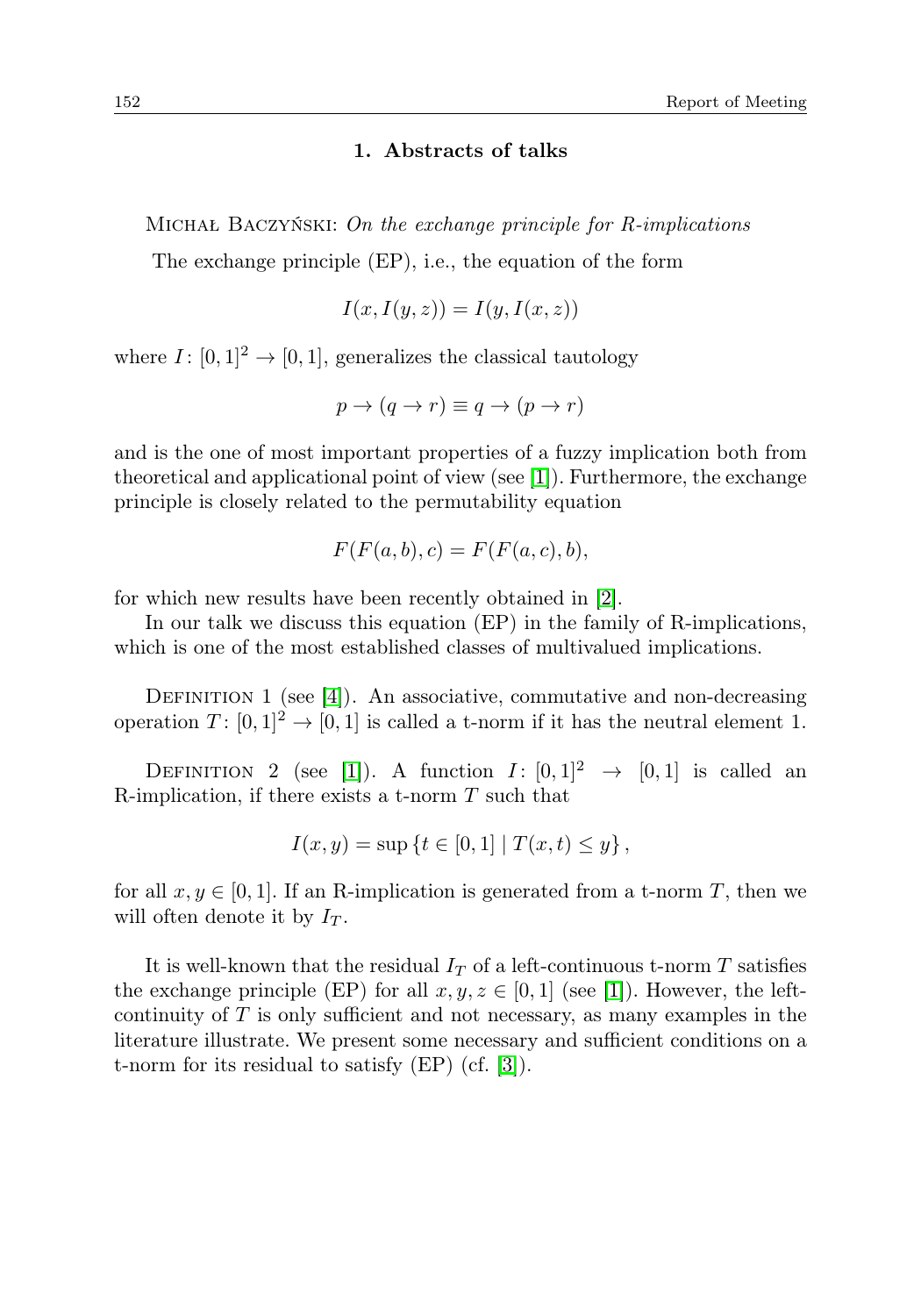#### **REFERENCES**

- <span id="page-2-0"></span>[1] Baczyński M., Jayaram B., Fuzzy implications, Springer, Berlin, 2008.
- <span id="page-2-1"></span>[2] Bustince H., Campión M.J., Fernández F.J., Induráin E., Ugarte M.D., New trends on the permutability equation, Aequationes Math. 88 (2014), 211–232.
- <span id="page-2-3"></span>[3] Jayaram B., Baczyński M., Mesiar R., R-implications and the exchange principle: the case of border continuous t-norms, Fuzzy Sets and Systems 224 (2013), 93–105.
- <span id="page-2-2"></span>[4] Klement E.P., Mesiar R., Pap E., Triangular Norms. Kluwer, Dordrecht, 2000.

KAROL BARON: On the continuous dependence in the problem of a convergence of iterates of random-valued functions

Let  $(\Omega, \mathcal{A}, P)$  be a probability space and  $(X, \rho)$  be a complete and separable metric space.

Denote by B the  $\sigma$ -algebra of all Borel subsets of X. We say that  $f: X \times$  $\Omega \to X$  is a random-valued function (an rv-function for short) if it is measurable with respect to the product  $\sigma$ -algebra  $\mathcal{B} \otimes \mathcal{A}$ . The iterates of such an rv–function are given by (cf. [\[2,](#page-3-0) Section 1.4])

$$
f^1(x, \omega_1, \omega_2, \ldots) = f(x, \omega_1), \quad f^{n+1}(x, \omega_1, \omega_2, \ldots) = f(f^n(x, \omega_1, \omega_2, \ldots), \omega_{n+1})
$$

for x from X and  $(\omega_1, \omega_2, ...)$  from  $\Omega^{\infty}$  defined as  $\Omega^{\mathbb{N}}$ . Note that  $f^n: X \times$  $\Omega^{\infty} \to X$  is an rv–function on the product probability space  $(\Omega^{\infty}, \mathcal{A}^{\infty}, P^{\infty})$ .

Consider the set  $\mathcal{R}_c$  of all rv-functions  $f: X \times \Omega \to X$  such that

$$
\int_{\Omega} \rho(f(x,\omega), f(z,\omega)) P(d\omega) \leq \lambda_f \rho(x,z) \quad \text{for } x, z \in X
$$

with a  $\lambda_f \in [0,1)$ , and

$$
\int_{\Omega} \varrho(f(x,\omega),x)P(d\omega) < \infty \quad \text{for } x \in X.
$$

If  $f \in \mathcal{R}_c$  and  $\pi_n^f(x, \cdot)$  denote the distribution of  $f^n(x, \cdot)$ , then according to [\[1,](#page-3-1) Theorem 3.1] there exists a distribution  $\pi^f$  on X (i.e., a probability measure defined on  $\mathcal{B}$ ) such that for every  $x \in X$  the sequence  $(\pi_n^f(x, \cdot))_{n \in \mathbb{N}}$ converges weakly to  $\pi^f$ . Consequently, we have an operator

$$
f \mapsto \pi^f, \quad f \in \mathcal{R}_c
$$

and we are interested in a kind of its continuity.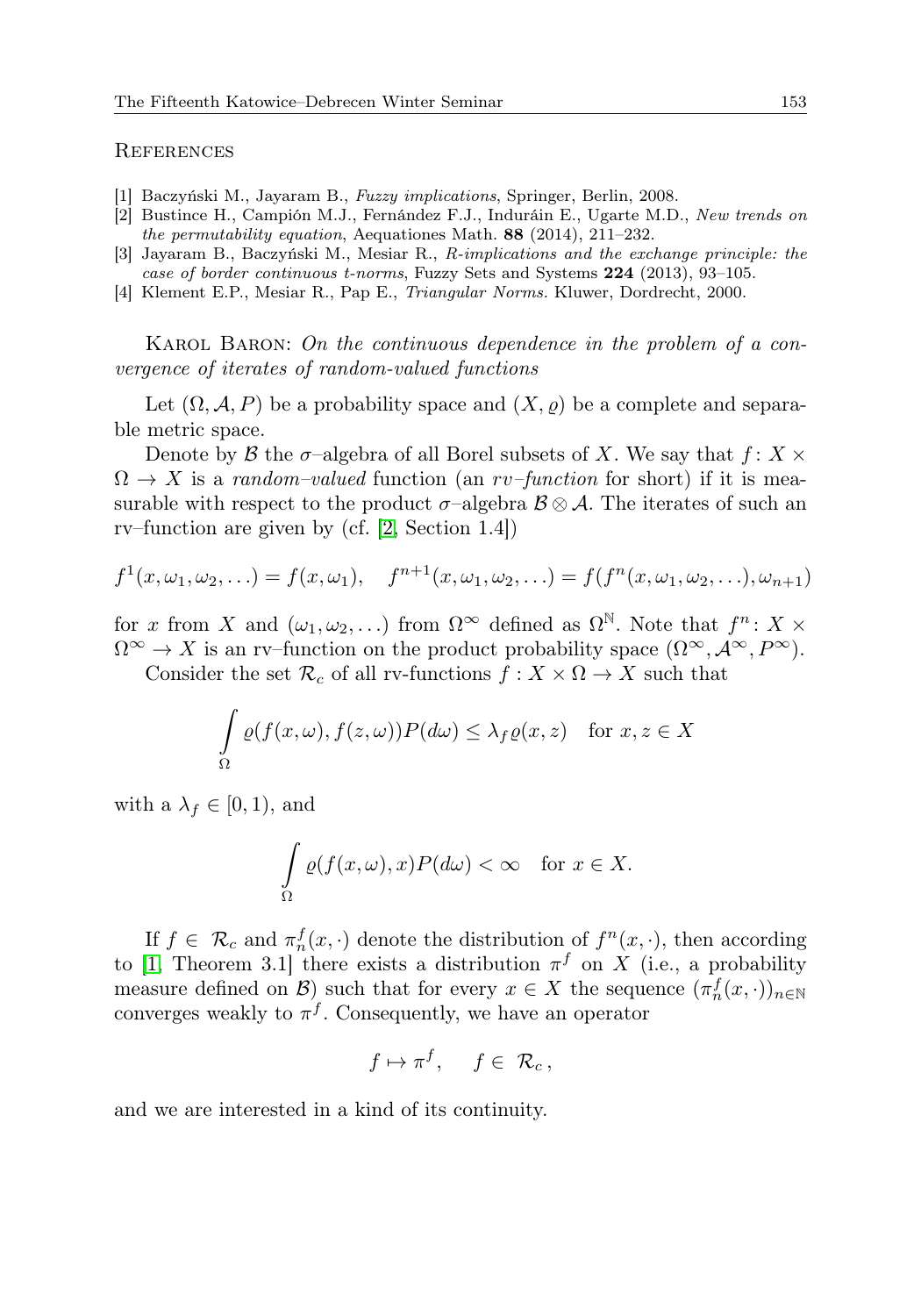### **REFERENCES**

- <span id="page-3-1"></span>[1] Baron K., On the convergence in law of iterates of random-valued functions, Aust. J. Math. Anal. Appl. 6 (2009), no. 1, Art. 3, 9 pp.
- <span id="page-3-0"></span>[2] Kuczma M., Choczewski B., Ger R., Iterative functional equations, Encyclopedia of Mathematics and its Applications 32, Cambridge University Press, Cambridge, 1990.

Mihály Bessenyei: The contraction principle in extended form

There are several extensions of the classical Banach Fixed Point Theorem in technical literature. A branch of generalizations replaces usual contractivity by weaker but still effective assumptions. The talk is devoted to (nonlinear) quasicontractions, presenting an elementary proof for a known fixed point theorem. Some partial results in semimetric spaces are also investigated.

ZOLTÁN BOROS: Continuity of convex functions and linear functionals (Joint work with Zsolt Páles)

Ger and Kominek proved  $[2]$  that, for any subset T of a real linear topological Baire space  $X$ , the following implications are equivalent:

- (i) If  $\phi: X \to \mathbb{R}$  is additive and bounded from above on T, then  $\phi$  is continuous.
- (ii) Suppose that  $T \subset D \subset X$ , D is open and convex. If  $f: D \to \mathbb{R}$  is Jensen-convex and bounded from above on  $T$ , then  $f$  is continuous.

Applying a former result [\[1\]](#page-3-3) of the present authors, we can separately investigate analogous questions for the linearity of additive functionals and the convexity of Jensen-convex functions, which can be established for an arbitrary real linear space  $X$  (with a reasonable assumption on  $D$ ). We also investigate the role of the Baire property of the corresponding topology when we consider the continuity of these functionals.

#### **REFERENCES**

- <span id="page-3-3"></span>[1] Boros Z., Páles Zs., Q-subdifferential of Jensen-convex functions, J. Math. Anal. Appl. 321 (2006), 99–113.
- <span id="page-3-2"></span>[2] Ger R., Kominek Z., Boundedness and continuity of additive and convex functionals, Aequationes Math. 37 (1989), no. 2–3, 252–258.

Pál Burai: Functional equations involving Makó–Páles means (Joint work with Justyna Jarczyk)

In this talk we investigate some functional equations involving Makó–Páles means.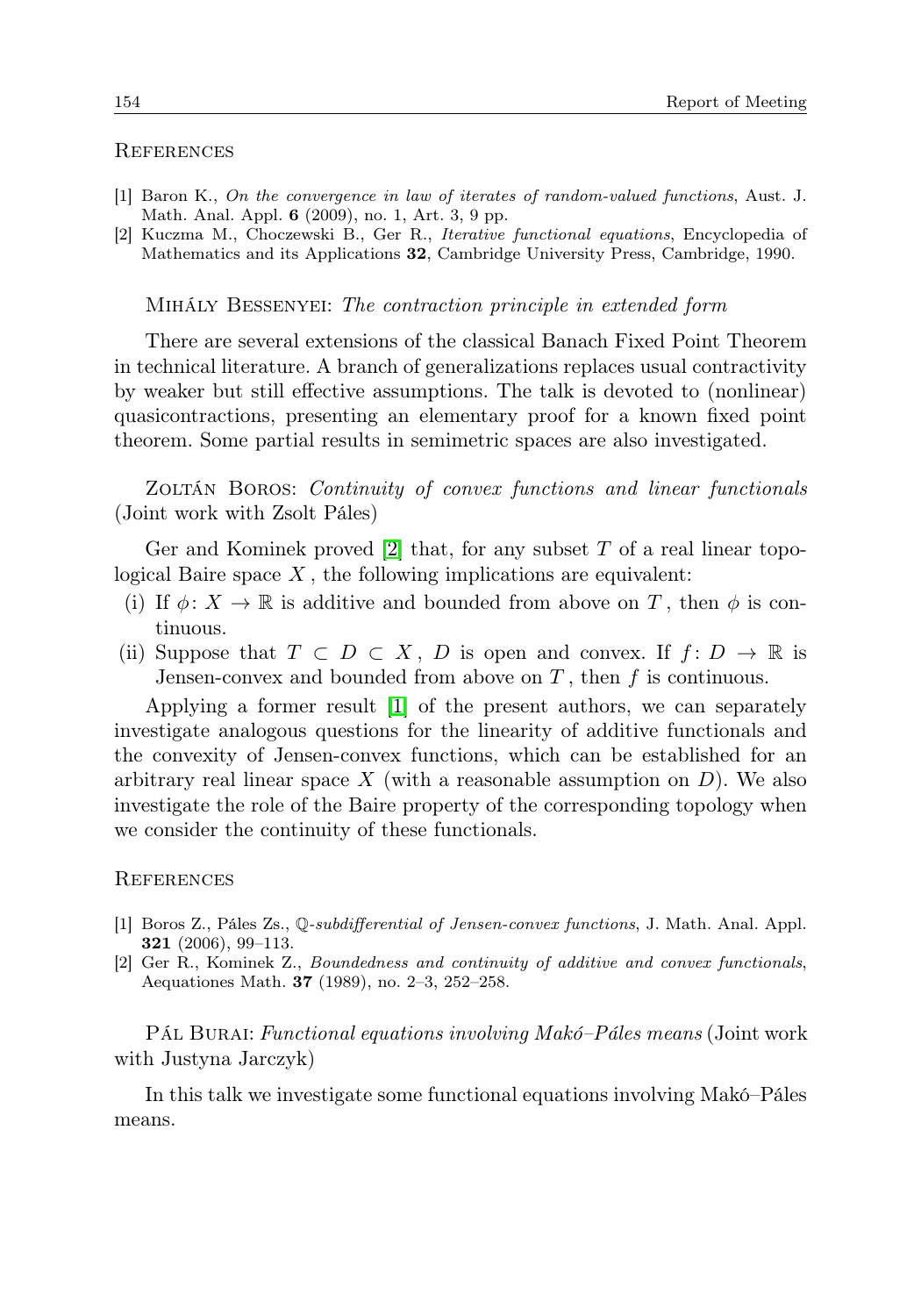SZYMON DRAGA: On a problem of Zoltán Boros, II (Joint work with Janusz Morawiec)

We present a few results on reducing the order of the polynomial-like iterative equations  $\sum_{n=0}^{N} a_n g^n(x) = 0$ , where  $g: \mathbb{R} \to \mathbb{R}$  is the unknown continuous function. As an application, we obtain an answer to a problem posed by Zoltán Boros (during the 50th International Symposium on Functional Equations, 2012) of determining all continuous functions  $f : (0, +\infty) \to (0, +\infty)$ satisfying  $f^{n}(x) = \frac{[f(x)]^{n}}{x^{n-1}}$ , where  $n \geq 3$  is an arbitrary integer number.

WŁODZIMIERZ FECHNER: Some remarks on the Maligranda–Orlicz inequality

A  $\varphi$ -function is a nondecreasing continuous map  $f : [0, +\infty) \to [0, +\infty)$ such that  $f(u) = 0$  if and only if  $u = 0$  and  $\lim_{t \to +\infty} f(t) = +\infty$ .

In 1987 Lech Maligranda and Władysław Orlicz proved that if  $f$  is a convex  $\varphi$ -function, *n* is a positive integer,  $a_k$  are arbitrary non-negative numbers for  $k = 1, \ldots, n$  and  $a_0 = 0$ , then

<span id="page-4-0"></span>(1) 
$$
\sum_{k=1}^{n} |f(a_k) - f(a_{k-1})| \le f\left(\sum_{k=1}^{n} |a_k - a_{k-1}|\right).
$$

Inequality [\(1\)](#page-4-0) is called Maligranda–Orlicz inequality.

In 1996 Josip Pečarić and Ivica Gusić proved [\(1\)](#page-4-0) for functions defined on the set  $[0, \beta_1) \times \cdots \times [0, \beta_r)$  for some  $\beta_1, \ldots, \beta_r \in (0, +\infty]$ . Two years later Gusić proved this inequality for mappings acting between positive cones of lattice-ordered groups.

Our goal is to complement some of the results of Gusić. We will solve two functional inequalities introduced by Gusić, which are related to [\(1\)](#page-4-0).

# ROMAN GER: Mild regularity of convex differences

Given a real function f defined on an open interval  $(a, b) \subset \mathbb{R}$  we deal with a family  $\{g_{\lambda,y} : \lambda \in (0,1), y \in (a,b)\}\$  of convex differences  $g_{\lambda,y} : (a,b) \longrightarrow \mathbb{R}$ given by the formula

$$
g_{\lambda,y}(x) := \lambda f(x) + (1 - \lambda)f(y) - f(\lambda x + (1 - \lambda)y), \quad x \in (a, b).
$$

We look for regularity conditions upon  $g_{\lambda,y}$  forcing f to be convex. Getting them we carry over these results to mappings  $f$  with values in a suitable Banach lattice.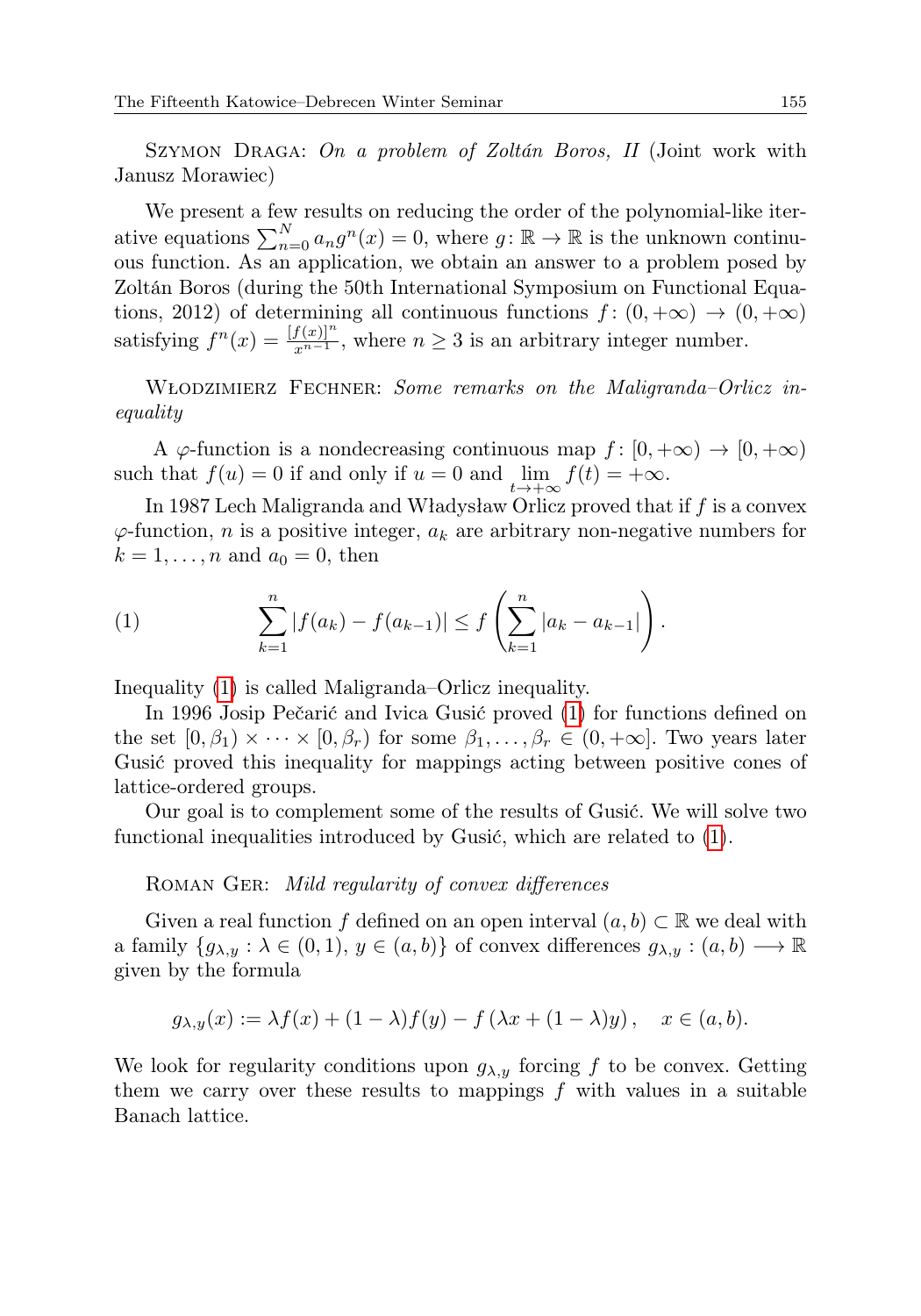### ATTILA GILÁNYI: On subquadratic functions

In this talk, we present some results on (weakly) subquadratic functions, i.e., on the solutions of the functional inequality

$$
f(x + y) + f(x - y) \le 2f(x) + 2f(y), \quad x, y \in G,
$$

in the class of real valued functions defined on a group  $G = (G, +)$  with the aim of pointing out some possible generalizations of those theorems for submonomial functions.

## DÁVID CSABA KERTÉSZ: The 'Isabelle' proof assistant software

Proof assistants are computer programs that help developing mathematical theories by human-machine interaction. They check the correctness of proofs and some can even prove theorems automatically. A theory written in a proof assistant software is guaranteed to be correct. Among the available proof assistants, 'Isabelle' has some outstanding features. The 'Isabelle' code is designed to be readable both by humans and the machine. It can make usual LATEX source code from the theories, and it is highly capable of proving theorems automatically. In this talk we present the capabilities and possible applications of 'Isabelle' in more detail.

Tibor Kiss: Asymmetrical M-convexity of extended real valued functions (Joint work with Zsolt Páles)

If  $I \subseteq \mathbb{R}$  is an interval and  $f: I \to \mathbb{R}$  is a given function, then let  $\mathcal{C}_f$  be the set of all parameters t from  $[0, 1]$ , for which the function f is t-convex in the standard sense. It is easy to see, that this set can not be empty. Kuhn's theorem (cf. [\[3,](#page-5-0) Theorem 1K]) states, that we have two cases, namely  $C_f =$  $\{0,1\}$  or there exists a subfield F of R, such that  $\mathcal{C}_f = [0,1] \cap F$ .

The aim of my talk is to mention some properties of this set concerning asymmetrical M-convexity of extended real valued or real valued functions. As special case we obtain algebraic properties of  $AC_f$ , i.e. some properties of the family of parameters concerning asymmetrical convexity.

#### **REFERENCES**

- [1] Nikodem K., Páles Zs., On t-convex functions, Real Anal. Exchange 29 (2003), no. 1, 219–228.
- [2] Lewicki M., Olbryś A., On nonsymmetric t-convex functions, Math. Inequal. Appl. 17 (2014), no. 1, 95–100.
- <span id="page-5-0"></span>[3] Kuhn N., A note on t-convex functions, in: General Inequalities, 4 (Oberwolfach, 1983) (W. Walter ed.), Internat. Ser. Numer. Math., vol. 71, Birkhäuser, Basel, 1984, pp. 269–276.
- [4] Kiss T., Separation theorems for generalized convex functions (hu), Master thesis, 2014, Supervisor: Dr. Zsolt Páles.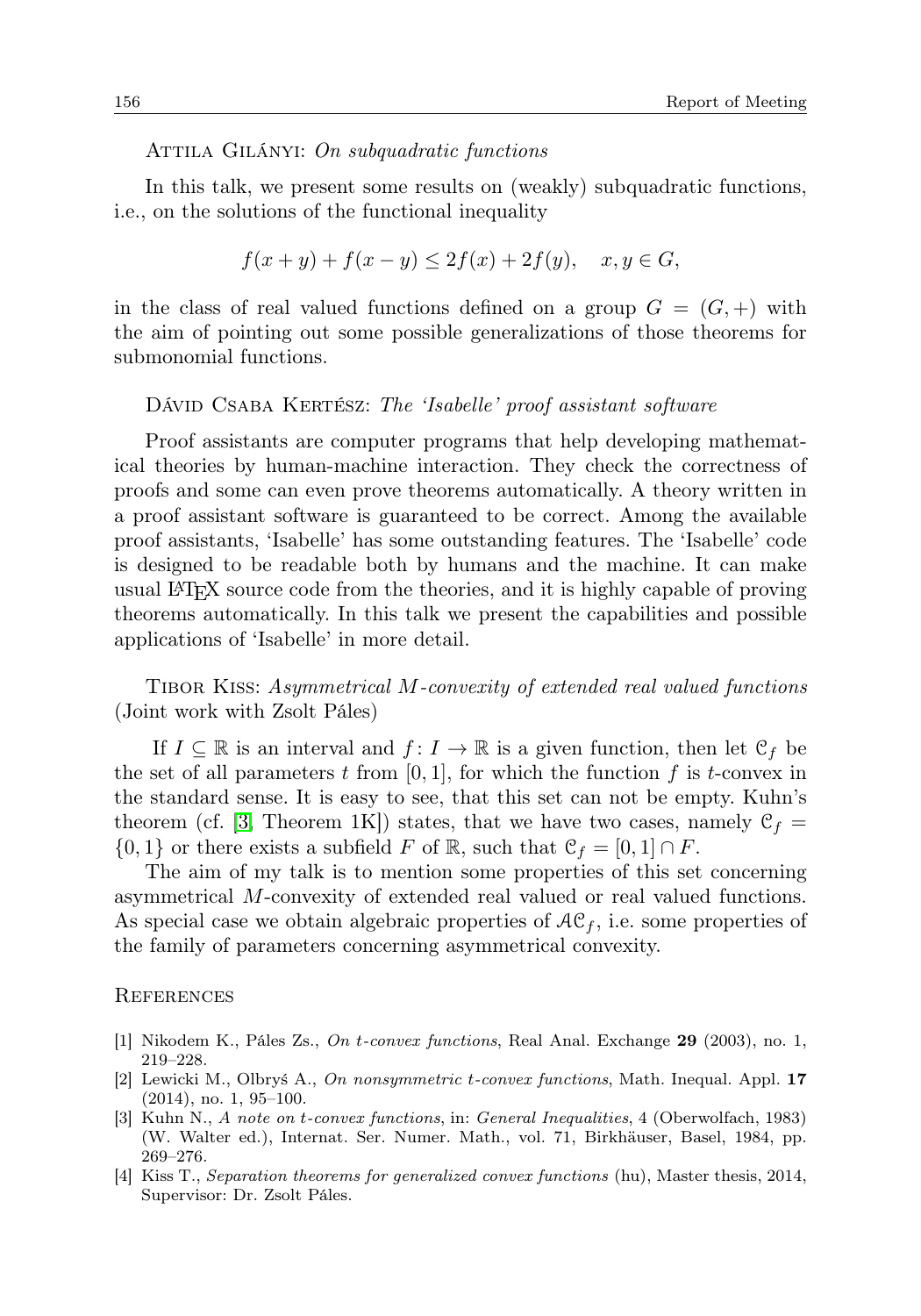Katarzyna Kuhlmann: Ball Spaces and Fixed Point Theorems (Joint work with Franz-Viktor Kuhlmann)

Ball spaces provide a general framework for the proof of fixed point theorems in several different settings (metric, ultrametric, ordered abelian groups and fields, topological spaces, posets, lattices, etc.). We present general FPTs which then can be specialized to FPTs in several different situations by choosing the "balls" (the distinguished sets) according to the application we have in mind. Having a common denominator for the various applications also allows us to transfer known results from one application to another where they had not been previously observed.

Rezső L. Lovas: On an exotic topology of the integers (Joint work with István Mező)

I present some basic properties of the Fürstenberg topological space and three different metrics on the set of integers inducing the Fürstenberg topology. Then I construct its metrical completion by using the factorial number system. I also show that this completion is a natural construction in the sense that the completions of any two translation invariant metrizations of this topology are uniformly equivalent.

# Radosław Łukasik: Stability of inner product preserving mappings

For Hilbert spaces X and Y over the same field  $\mathbb{K} \in \{ \mathbb{R}, \mathbb{C} \}$ , we study the class of mappings  $f, g: X \to Y$  preserving approximately inner product in the following sense:

(1) 
$$
|\langle f(x)|g(y)\rangle - \langle x|y\rangle| \leq \varphi(x,y), \quad x, y \in X \setminus \{0\},
$$

where  $\varphi: X \times X \to [0, \infty)$  is some function. We show that there exist  $F, G: X \to$ Y near resp.  $f$  and  $g$  such that

(2) 
$$
\langle F(x)|G(y)\rangle = \langle x|y\rangle, \quad x, y \in X.
$$

#### **REFERENCES**

- [1] Badora R., Chmieliński J., Decomposition of mappings approximately inner product preserving, Nonlinear Analysis 62 (2005), 1015–1023.
- [2] Chmieliński J., Orthogonality equation with two unknown functions, Manuscript.

JUDIT MAKÓ: On Wright convex type inequalities (Joint work with Pál Burai and Attila Házy)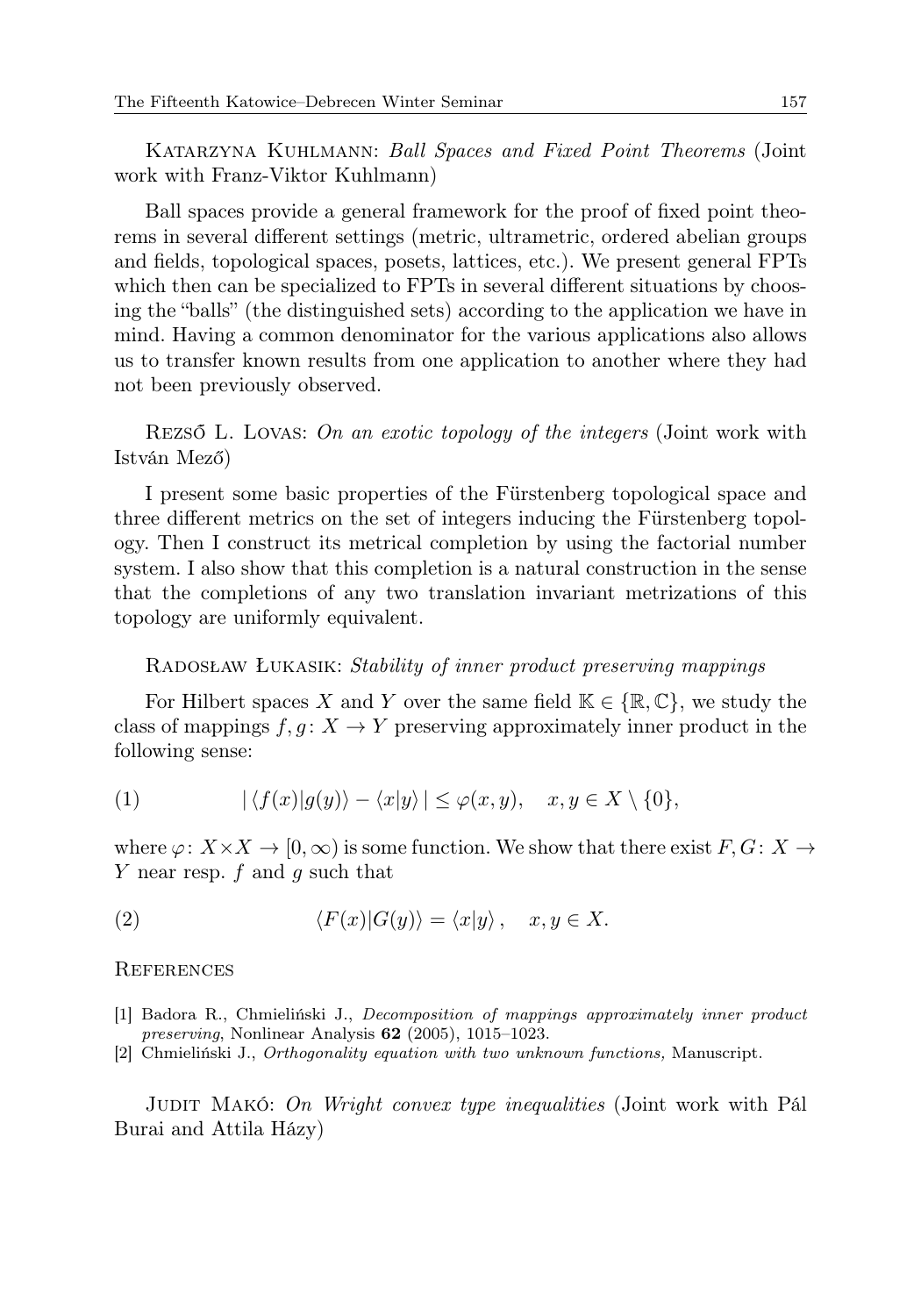Let  $F: \mathbb{R}^2 \to \mathbb{R}$  be a given function and let D be a nonempty open convex subset of a normed space X. We say that  $f: D \to \mathbb{R}$  is F-Wright convex, if

$$
F(f(tx+(1-t)y), f((1-t)x+ty)) \le F(f(x), f(y)), \quad x, y \in D, t \in [0,1].
$$

If the above inequality stands only one  $t \in ]0,1[$ , we say that f is  $(t, F)$ -Wright convex. In this talk, we give some basic properties of  $F$ -Wright convex functions, we prove a Bernstein–Doetsch type theorem, moreover we will look for connections between F-Wright convex functions and Hermite–Hadamard type inequalities.

Gyula Maksa: On the alienation of the multiplicative Cauchy equation and the Hosszú equation

This is a supplement to the work joint with Roman Ger and Maciej Sablik I presented in the previous DKWS in Hajdúszoboszló.

Let  $g, h: [0, 1] \to \mathbb{R}$  and  $\Gamma(x, y) = g(x)g(y) - g(xy), x, y \in [0, 1]$ . Supposing that h is differentiable and  $\Gamma$  is not identically zero, we solve the functional equation

$$
(1) \ \ g(x)g(y) - g(xy) = h(x + y - xy) - h(x) - h(y) + h(xy), \quad x, y \in [0, 1].
$$

It follows from the result that (1) is not equivalent with the system

$$
g(x)g(y) = g(xy), \quad x, y \in [0, 1],
$$
  

$$
h(x + y - xy) + h(xy) = h(x) + h(y), \quad x, y \in [0, 1],
$$

that is, the 'alienation' does not hold even in this case.

A conjecture and open problems will also be presented.

JANUSZ MORAWIEC: On a problem of Zoltán Boros, I (Joint work with Szymon Draga)

We determine all continuous solutions  $g: I \rightarrow I$  of the polynomial-like iterative equation  $g^3(x) = 3g(x) - 2x$ , where  $I \subset \mathbb{R}$  is an interval. In particular, we obtain an answer to a problem posed by Zoltán Boros (during the 50th International Symposium on Functional Equations, 2012) of determining all continuous functions  $f: J \to J$ , where  $J \subset (0, +\infty)$  is an interval, satisfying  $f^{3}(x) = \frac{[f(x)]^{3}}{x^{2}}.$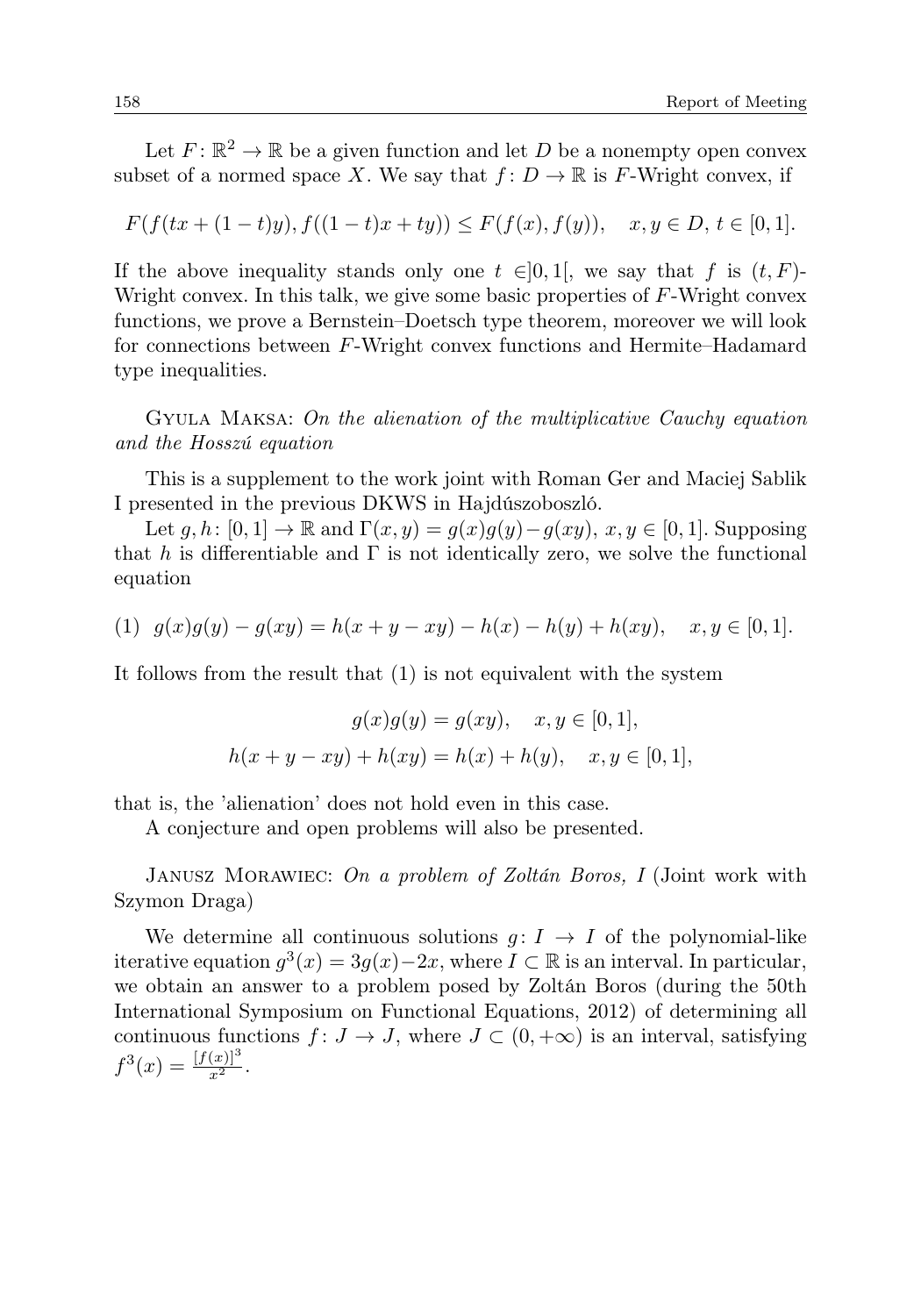### GERGŐ NAGY: Resolving sets in metric spaces

Concerning certain investigations related to metric spaces it may be useful to find such sets which generate these spaces in a certain metric sense. The resolving sets are particular examples of sets with this property, they are those subsets of a metric space X for which any element of X can be uniquely identified by its distances to the points of such a subset. The metric dimension of X is the minimum  $\kappa$  of the cardinality of all resolving sets in X. In this talk after presenting some general results concerning the metric dimension, we are going to show several statements related to resolving sets in certain subspaces of  $\mathbb{R}^n$  and to the metric dimensions of the subspaces under consideration. The last part of the talk is devoted to theorems on resolving sets in particular metric spaces of self-adjoint operators.

ANDRZEJ OLBRYŚ: On separation theorems for delta-subadditive and deltasuperadditive mappings

Let  $(X, +)$  be an abelian group, and let  $(Y, \|\cdot\|)$  be a real Banach space. Motivated by the dissertation of L. Vesely and L. Zajiček  $[3]$  R.Ger in  $[2]$ considered the following functional inequality

 $||F(x) + F(y) - F(x + y)|| \le f(x) + f(y) - f(x + y), \quad x, y \in X.$ 

If a pair  $(F, f)$  satisfies the above inequality then we say that a map  $F: X \to Y$ is delta-subadditive with a control function  $f : X \to \mathbb{R}$ . If a pair  $(-G, -g)$ satisfies the above inequality, then we say that  $G$  is delta-superadditive with a control function g. Inspired by methods contained in [\[1\]](#page-8-0) we generalize the well known separation theorems for subadditive and superadditive functionals to the case of delta-subadditive and delta-superadditive mappings. We also consider the problem of supporting delta-subadditive maps by additive ones. As a consequence of these theorems we obtain some stability results for Cauchy's equation.

## **REFERENCES**

- <span id="page-8-0"></span>[1] Gajda Z., Kominek Z., On separations theorems for subadditive and superadditive functionals, Studia Math. 100 (1991), 25–38.
- [2] Ger R., On functional inequalities stemming from stability questions, in: General Inequalities 6, Internat. Ser. Numer. Math. 103, Birkhäuser, Basel, 1992, pp. 227–240.
- [3] Veselý L., Zajiček L., Delta-convex mappings between Banach spaces and applications, Dissertationes Math. 289 (1989), 52 pp.

ZSOLT PÁLES: On the characterization of differences of  $\omega$ -convex functions In the talk we will introduce the notion of a second-order variation which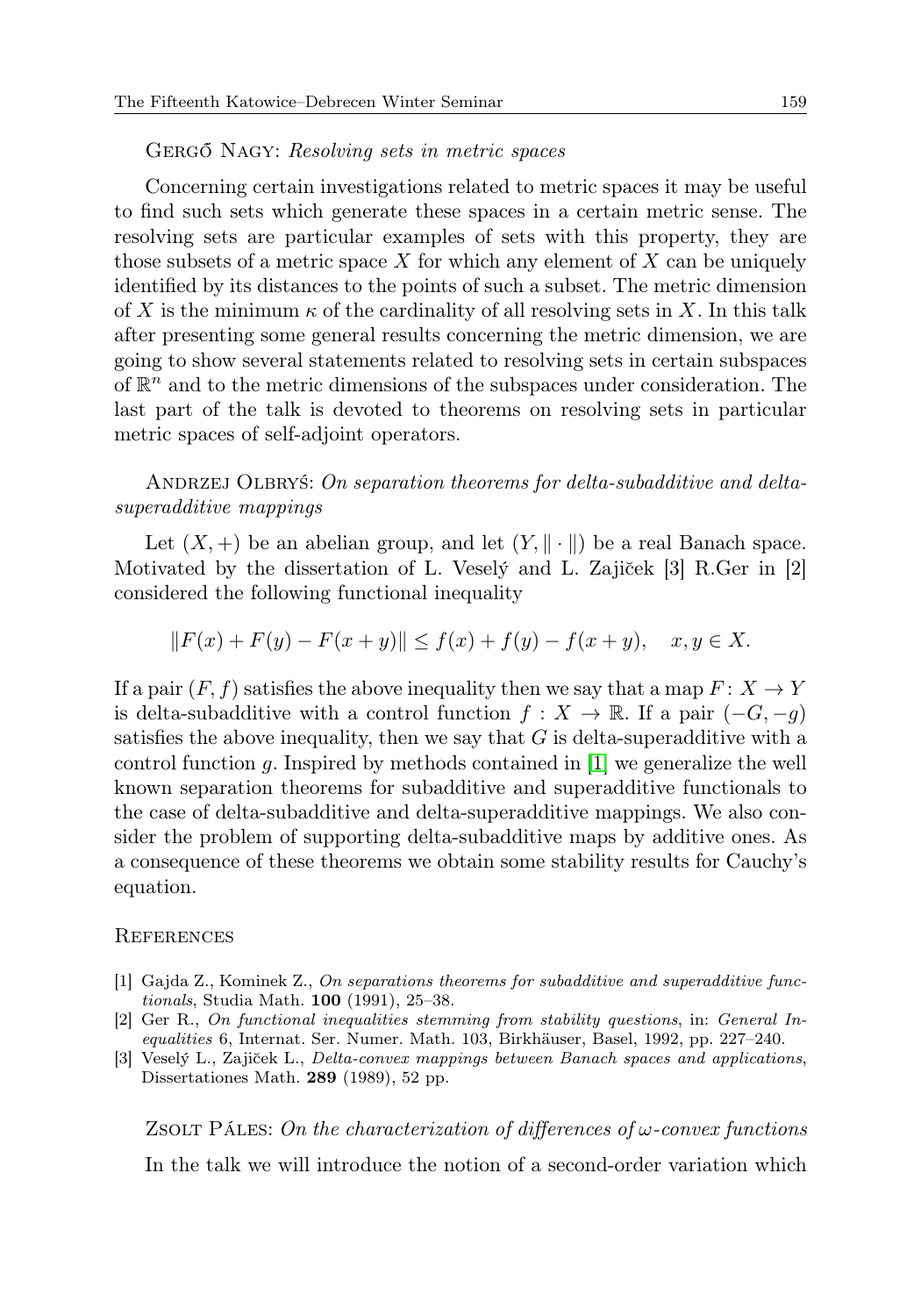enables us to characterize functions that are differences of  $\omega$ -convex functions, where  $\omega = (\omega_1, \omega_2)$  is a two-dimensional Chebyshev system.

BELLA POPOVICS: Convexity without convex combination (Joint work with Mihály Bessenyei)

To define a classical convex set or function we should suppose that the basic space has a sort of linear structure. There exist many extensions of convexity which do not use linearity, for example applying the continuity and unique interpolation property of Beckenbach families we can define generalized convex sets and functions. In this extension some basic separation problems can be proved. The question is what happens if the continuity is also left. The aim of the talk is to present such a minimal system of axioms which implies convexity, and to show those theorems that hold in this general case.

EKATERINA SHULMAN: On stability of the Levi–Civita equation on amenable groups

We consider the functions on an amenable group  $G$  which are "approximate" solution" of the Levi–Civita functional equation

$$
f(gh) = \sum_{j=1}^{N} u_j(g)v_j(h), \quad g, h \in G,
$$

and try to prove that they are "close" to proper solutions. For bounded functions the problem was solved earlier [\[1\]](#page-9-0) by means of the techniques of covariant widths of convex compacts in Banach G-spaces. Here we show how the general case can be studied by estimation of norms of operators that realize 1-cocycles of representations of G on Banach spaces.

# **REFERENCE**

<span id="page-9-0"></span>[1] Shulman E., Group representations and stability of functional equations, J. London Math. Soc. 54 (1996), 111–120.

# JUSTYNA SIKORSKA: Approximately orthogonally additive set-valued mappings

It is known that a set-valued orthogonally additive function from an orthogonality space into a family of all nonempty compact and convex subsets of a Fréchet space is of the form  $a + Q$ , where a is single-valued additive and Q is set-valued quadratic (J. Sikorska [\[3\]](#page-10-0)).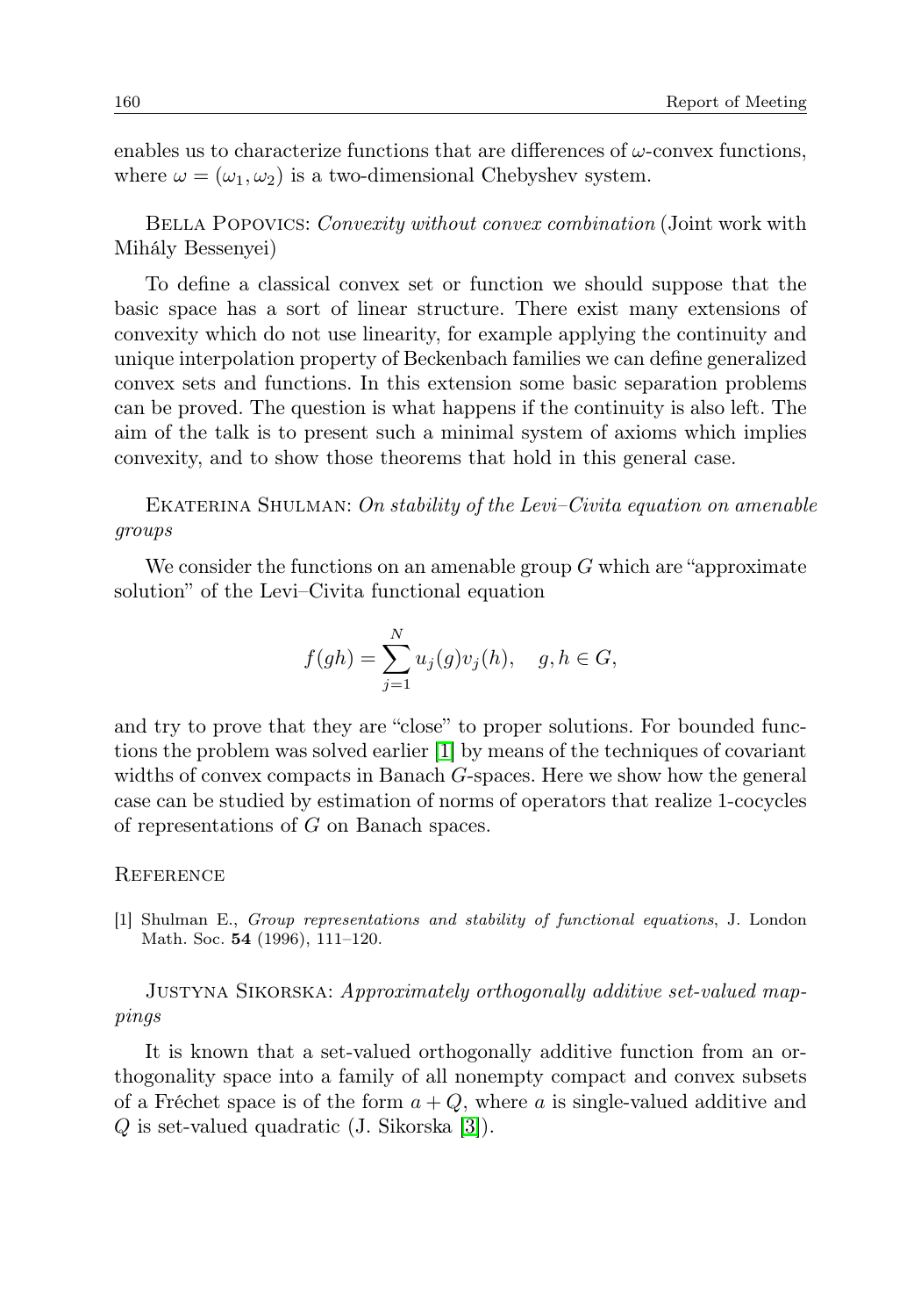We will study approximately orthogonally additive set-valued mappings. We recall here that the single-valued orthogonal Cauchy equation is stable (R. Ger, J. Sikorska [\[2\]](#page-10-1), W. Fechner, J. Sikorska [\[1\]](#page-10-2)).

### **REFERENCES**

- <span id="page-10-2"></span>[1] Fechner W., Sikorska J., On the stability of orthogonal additivity, Bull. Polish Acad. Sci. Math. 58 (2010), 23–30.
- <span id="page-10-1"></span>[2] Ger R., Sikorska J., Stability of the orthogonal additivity, Bull. Polish Acad. Sci. Math. 43 (1995), 143–151.
- <span id="page-10-0"></span>[3] Sikorska J., Set-valued orthogonal additivity, Set-Valued Var. Anal. 23 (2015), 547–557.

Éva Székelyné Radácsi: Chebyshev system and convexity over finite sets (Joint work with Zsolt Páles)

Let I be a nonempty real interval and let  $(\omega_1, \ldots, \omega_n)$  be a positive ndimensional Chebyshev system. A function  $f: I \to \mathbb{R}$  is called  $(\omega_1, \ldots, \omega_n)$ convex over the elements  $x_0 < x_1 < \cdots < x_n$  in I if

$$
\Omega(x_0,x_1,\ldots,x_n;f):=\left|\begin{array}{cccc}\omega_1(x_0)&\omega_1(x_1)&\ldots&\omega_1(x_n)\\ \ldots&\ldots&\ldots&\ldots\\ \omega_n(x_0)&\omega_n(x_1)&\ldots&\omega_n(x_n)\\ f(x_0)&f(x_1)&\ldots&f(x_n)\end{array}\right|\geq 0.
$$

Let  $x_0 < x_1 < \cdots < x_m$  be some points in I,  $(m > 2)$  and let  $(\omega_1, \omega_2)$ be a positive 2-dimensional Chebyshev system on  $I$ . Using the connection of  $(\omega_1, \omega_2)$ -convexity to ordinary convexity, one can see that if a function  $f: I \to \mathbb{R}$  is  $(\omega_1, \omega_2)$ -convex for all  $x_{i-1} < x_i < x_{i+1}$ ,  $i \in \{1, \ldots, m-1\}$ , then f is  $(\omega_1, \omega_2)$ -convex for all  $x_j < x_k < x_l$ , where  $j < k < l$  and  $j, k, l \in \{0, \ldots, m\}$ hold, i.e.

$$
\Omega(x_j, x_k, x_l; f) \ge 0.
$$

The aim is to generalize the above result by showing that, if  $(\omega_1, \ldots, \omega_n)$  is a positive *n*-dimensional Chebyshev system and the function  $f: I \to \mathbb{R}$  is  $(\omega_1, \ldots, \omega_n)$ -convex for all consecutive  $n+1$  points of a finite subset S of I, then f is  $(\omega_1, \ldots, \omega_n)$ -convex over all  $n + 1$  points of S. Consequences of this result will also be discussed.

PATRÍCIA SZOKOL: Transformations preserving norms of means of positive operators and nonnegative functions (Joint work with Lajos Molnár)

Motivated by recent investigations on norm-additive and spectrally multiplicative maps on various spaces of functions, in this presentation we determine all bijective transformations between the positive cones of standard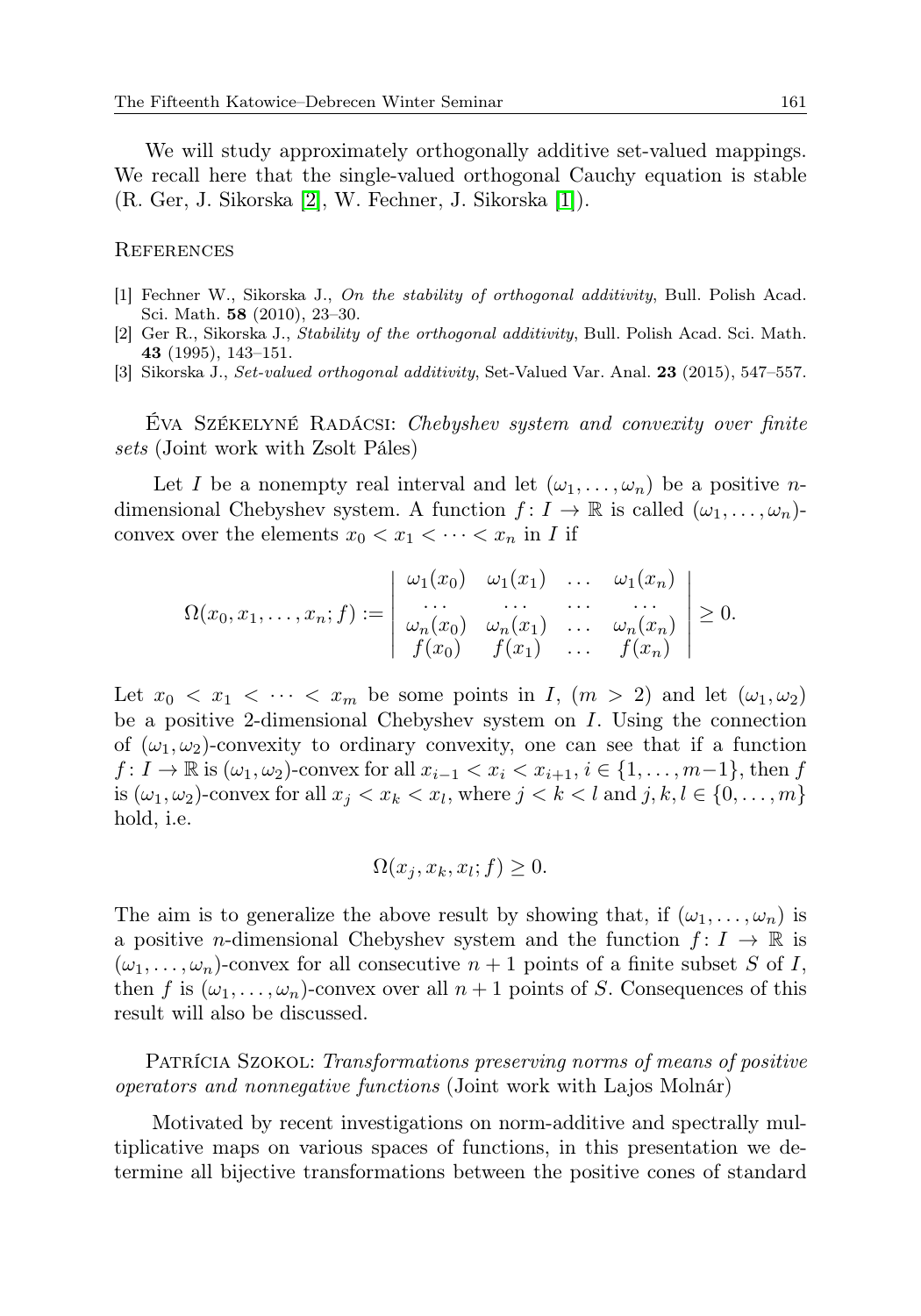operator algebras over a Hilbert space which preserve a given symmetric norm of a given mean of elements. (We note that by a standard operator algebra we mean a subalgebra of  $B(H)$  the algebra of all bounded linear operators on  $H$  which contains all finite rank operators in  $B(H)$ . Furthermore, we say that the norm N on  $B(H)$  is a symmetric norm, if  $N(AXB) \leq ||A||N(X)||B||$ holds for all  $A, B, X \in B(H)$ .)

A result of similar spirit is also presented concerning transformations between cones of nonnegative elements of certain algebras of continuous functions.

# Tomasz Szostok: Levin-Stechkin theorem and inequalities of the Hermite– Hadamard type

In [\[2\]](#page-11-0) Ohlin lemma on convex stochastic ordering was used to obtain inequalities of the Hermite–Hadamard type. In this talk we use a result of Levin and Stechkin from [\[1\]](#page-11-1) which, in fact, generalizes the result of Ohlin. Using this theorem we obtain inequalities of the forms:

$$
\sum_{i=1}^{3} a_i f(\alpha_i x + (1 - \alpha_i)y) \le \frac{1}{y - x} \int_x^y f(t) dt,
$$
  

$$
a_1 f(x) + \sum_{i=2}^{3} a_i f(\alpha_i x + (1 - \alpha_i)y) + a_4 f(y) \ge \frac{1}{y - x} \int_x^y f(t) dt,
$$

and

$$
af(\alpha_1 x + (1 - \alpha_1)y) + (1 - a)f(\alpha_2 x + (1 - \alpha_2)y)
$$
  
\n
$$
\leq b_1 f(x) + b_2 f(\beta x + (1 - \beta)y) + b_3 f(y),
$$

which are satisfied by all convex functions  $f : [x, y] \to \mathbb{R}$ . As it is easy to see, the same methods may be applied to deal with longer expressions of the forms considered. As particular cases of our results we obtain some known inequalities.

#### **REFERENCES**

- <span id="page-11-1"></span>[1] Levin V.I., Stechkin S.B., Inequalities, Amer. Math. Soc. Transl. (2) 14 (1960), 1–29.
- <span id="page-11-0"></span>[2] Szostok T., Ohlin's lemma and some inequalities of the Hermite-Hadamard type, Aequationes Math. 89 (2015), 915–926.

ADRIENN VARGA: On the characteristic polynomials of linear functional equations (Joint work with Csaba Vincze)

The solutions of a linear functional equation are typically generalized polynomials. The existence of the non-trivial monomial terms strongly depends on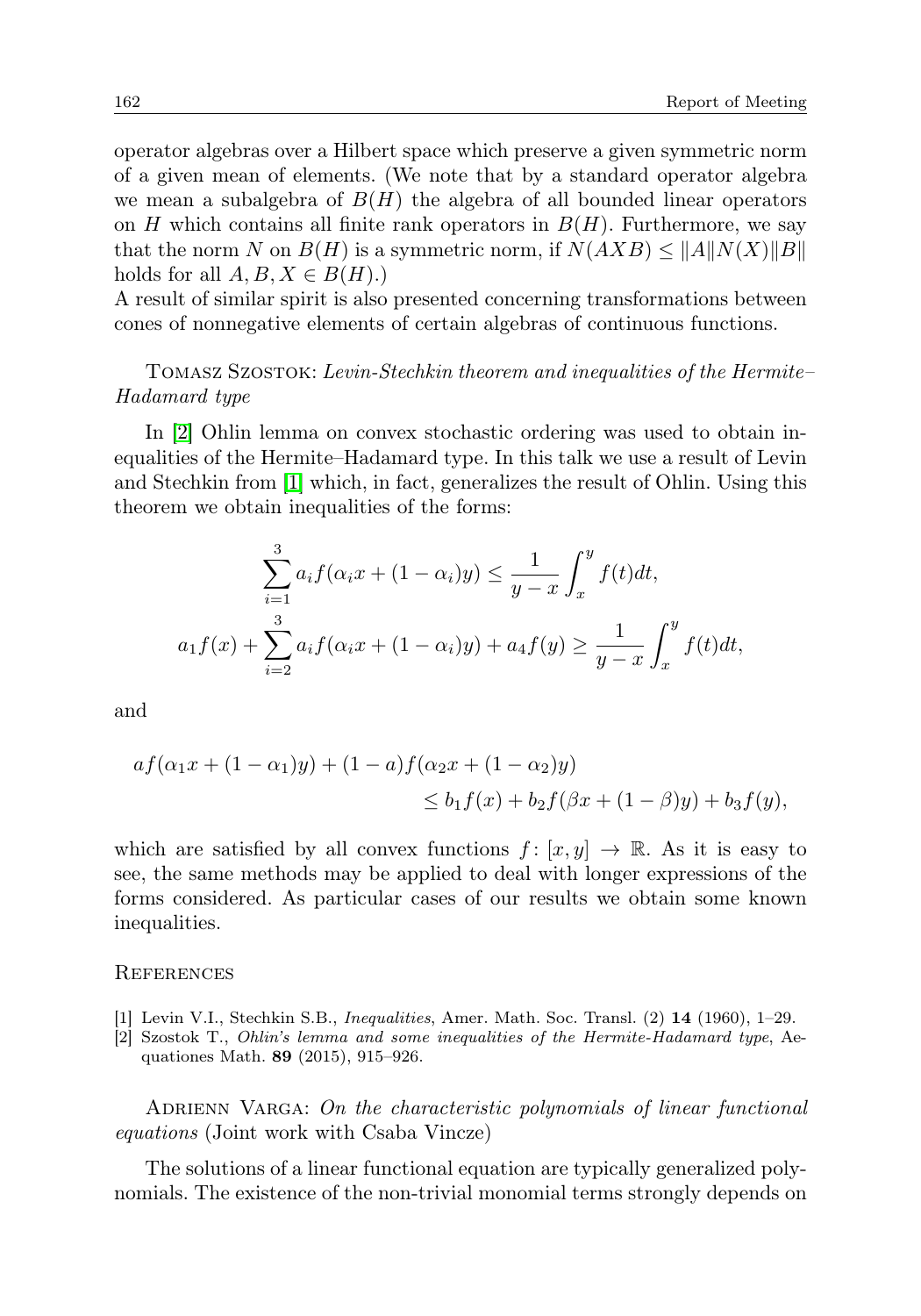the algebraic properties of some related families of parameters. In extremal cases (the parameters are algebraic numbers or the parameters form an algebraically independent system) we have elegant methods to decide the existence of non-trivial solutions. We are going to extend and unify the treatment of the existence problem by introducing the characteristic polynomials of a linear functional equation. The algebraic properties of the roots allows us to conclude the existence of non-trivial solutions.

PAWEŁ WÓJCIK: Characterizations of inner product spaces by some inequalities

Using the notion of semi-inner product in normed spaces, in this report we show some new characterizations of inner product spaces. We answer a question posed by Dragomir, whether the property  $(N)$  is characteristic for inner product spaces. We show that the space  $X$  is of  $(N)$ -type if and only if the norm in X comes from an inner product.

## 2. List of Participants

- Michał Baczyński, University of Silesia, ul. Bankowa 14, Katowice, Poland; e-mail: michal.baczynski@us.edu.pl
- ROMAN BADORA, University of Silesia, ul. Bankowa 14, Katowice, Poland; e-mail: robadora@ux2.math.us.edu.pl
- Karol Baron, University of Silesia, ul. Bankowa 14, Katowice, Poland; email: baron@us.edu.pl
- Mihály Bessenyei, University of Debrecen, Pf. 12, Debrecen, Hungary; email: besse@math.unideb.hu
- ZOLTÁN BOROS, University of Debrecen, Pf. 12, Debrecen, Hungary; e-mail: boros@math.unideb.hu
- Pál Burai, University of Debrecen, Pf. 12, Debrecen, Hungary; e-mail: buraip@gmail.com
- Szymon Draga, University of Silesia, ul. Bankowa 14, Katowice, Poland; e-mail: szymon.draga@gmail.com
- Włodzimierz Fechner, University of Silesia, ul. Bankowa 14, Katowice, Poland; e-mail: fechner@math.us.edu.pl
- Roman Ger, University of Silesia, ul. Bankowa 14, Katowice, Poland; e-mail: romanger@us.edu.pl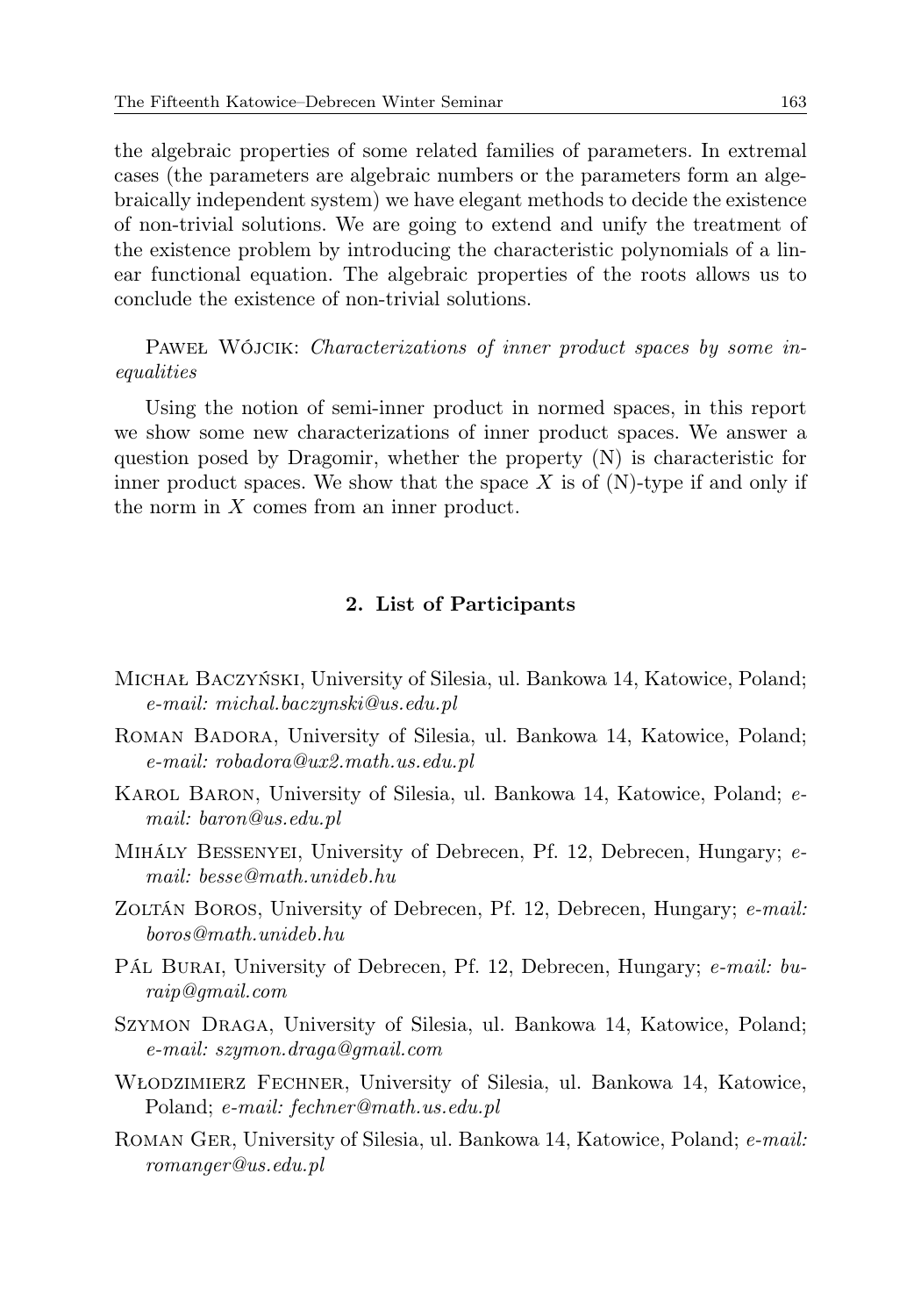- Attila Gilányi, University of Debrecen, Pf. 12, Debrecen, Hungary; e-mail: gilanyi@inf.unideb.hu
- Dávid Csaba Kertész, University of Debrecen, Pf. 12, Debrecen, Hungary; e-mail: kerteszd@science.unideb.hu
- Tibor Kiss, University of Debrecen, Pf. 12, Debrecen, Hungary; e-mail: email.kisstibor@gmail.com
- Katarzyna Kuhlmann, University of Silesia, ul. Bankowa 14, Katowice, Poland; e-mail: kmk@math.us.edu.pl
- Rezső Lovas, University of Debrecen, Pf. 12, Debrecen, Hungary; e-mail: lovasr@math.unideb.hu
- Radosław Łukasik, University of Silesia, ul. Bankowa 14, Katowice, Poland; e-mail: rlukasik@math.us.edu.pl
- Judit Makó, University of Miskolc, 3515 Miskolc-Egyetemváros, Hungary; e-mail: matjudit@uni-miskolc.hu
- Gyula Maksa, University of Debrecen, Pf. 12, Debrecen, Hungary; e-mail: maksa@math.unideb.hu
- Janusz Morawiec, University of Silesia, ul. Bankowa 14, Katowice, Poland; e-mail: morawiec@math.us.edu.pl
- Gergő Nagy, University of Debrecen, Pf. 12, Debrecen, Hungary; e-mail: nagyg@science.unideb.hu
- Andrzej Olbryś, University of Silesia, ul. Bankowa 14, Katowice, Poland; e-mail: andrzej.olbrys@wp.pl
- Zsolt Páles, University of Debrecen, Pf. 12, Debrecen, Hungary; e-mail: pales@math.unideb.hu
- BELLA POPOVICS, University of Debrecen, Pf. 12, Debrecen, Hungary; e-mail: bellapopovics@gmail.com
- Maciej Sablik, University of Silesia, ul. Bankowa 14, Katowice, Poland; e-mail: mssablik@math.us.edu.pl
- Ekaterina Shulman, Vologda State Pedagogical University, Russia; e-mail: shulmanka@gmail.com
- Justyna Sikorska, University of Silesia, ul. Bankowa 14, Katowice, Poland; e-mail: sikorska@math.us.edu.pl
- Éva Székelyné Radácsi, University of Debrecen, Pf. 12, Debrecen, Hungary; e-mail: eca.radacsi@gmail.com
- PATRÍCIA SZOKOL, University of Debrecen, Pf. 12, Debrecen, Hungary; e-mail: szokolp@math.unideb.hu